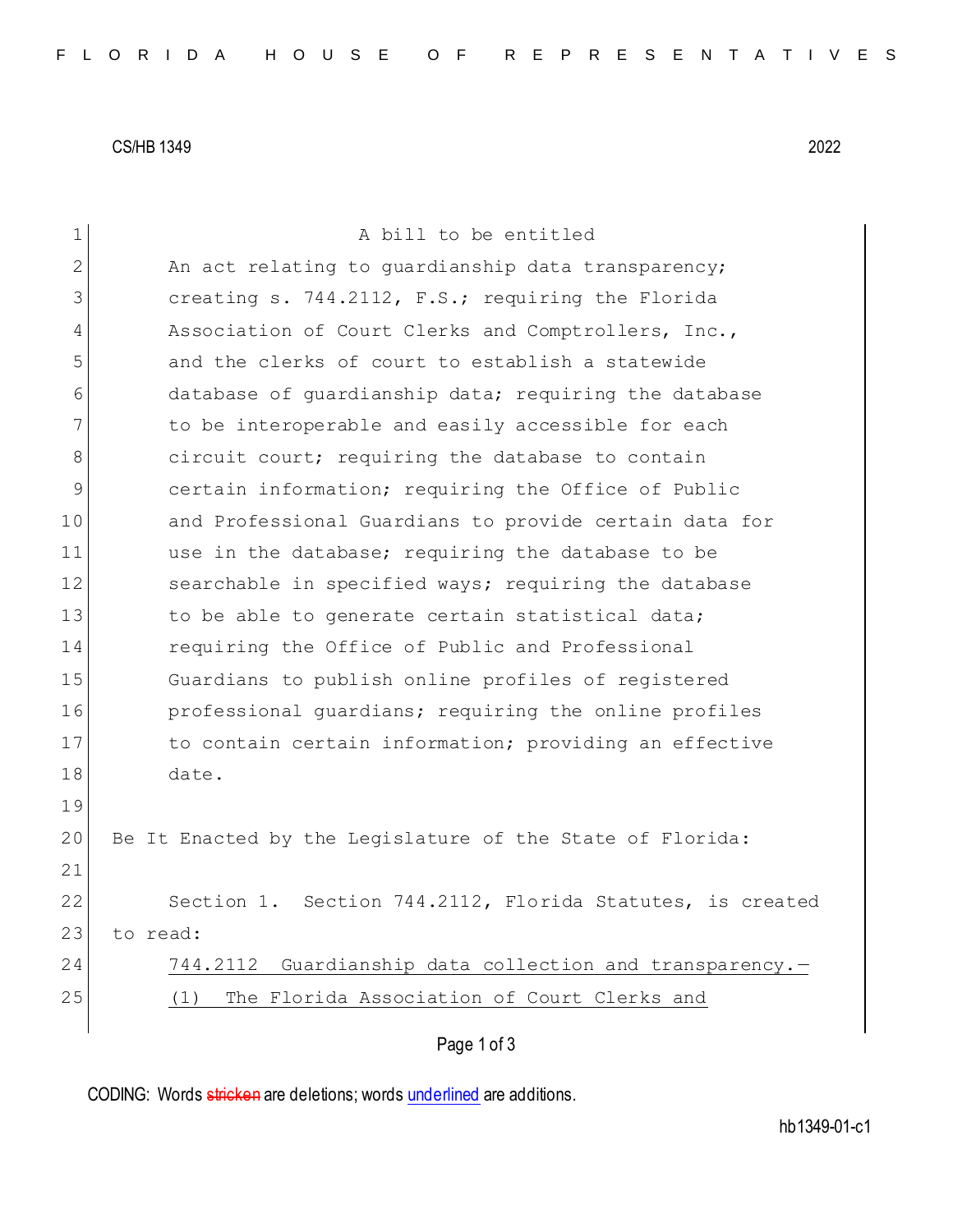## CS/HB 1349 2022

| 26 | Comptrollers, Inc., and the clerks of court shall establish a    |
|----|------------------------------------------------------------------|
| 27 | statewide database of guardianship information to facilitate     |
| 28 | improving court oversight of guardianship cases. The database    |
| 29 | must be interoperable with the data systems of each circuit      |
| 30 | court and have the ability for each circuit court to easily      |
| 31 | access the data for regular use in judicial proceedings. The     |
| 32 | database must include, at a minimum, all of the following:       |
| 33 | The registration and disciplinary data of each<br>(a)            |
| 34 | professional guardian provided by the Office of Public and       |
| 35 | Professional Guardians.                                          |
| 36 | Information regarding the status of each guardian's<br>(b)       |
| 37 | compliance with the statutory qualifications for guardianship.   |
| 38 | The status of statutorily required reports and<br>(C)            |
| 39 | submissions.                                                     |
| 40 | The database must be searchable by, at a minimum, the<br>(2)     |
| 41 | name of the petitioner, ward, guardian, legal counsel, and other |
| 42 | parties to a case; the demographic information of the ward; the  |
| 43 | guardian's location; and the name of the judge and circuit in    |
| 44 | which the case is brought. The database must have the ability to |
| 45 | generate statewide and circuit-level statistical data to provide |
| 46 | assistance to the courts and the Department of Elderly Affairs.  |
| 47 | The Office of Public and Professional Guardians is directed to   |
| 48 | share professional guardian registration and disciplinary data   |
| 49 | for the purposes of this section.                                |
| 50 | The Office of Public and Professional Guardians shall<br>(3)     |
|    | Page 2 of 3                                                      |

CODING: Words stricken are deletions; words underlined are additions.